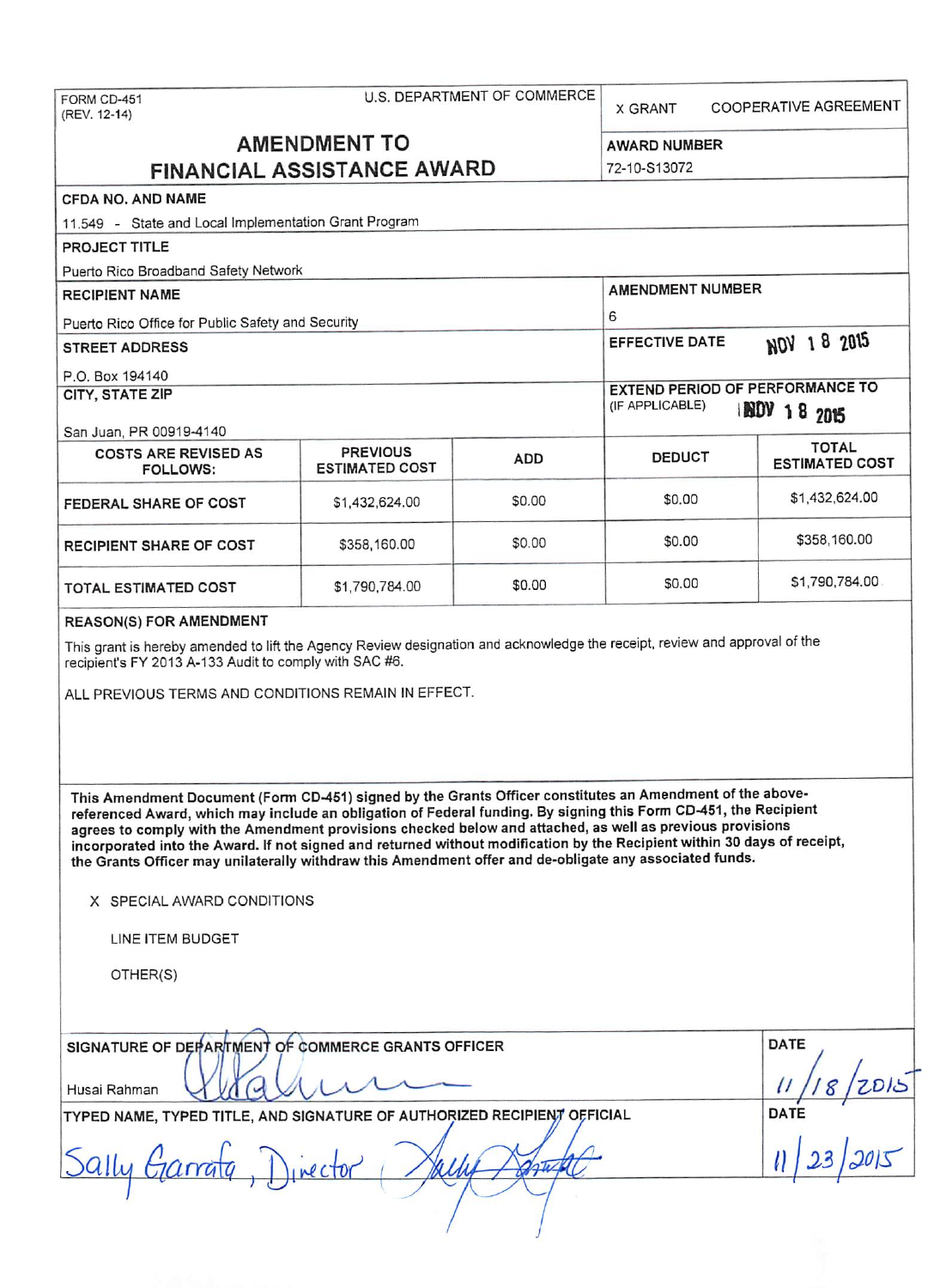Grant Award Number: 72-10-S13072 Recipient Organization: Puerto Rico Office for Public Safety and Security Amendment No. 06

## **National Institute of Standards and Technology State and Local Implementation Grant Program Special Award Conditions**

### **6. Revised** - **Award Payments Conditions**

This award has the following control or withdrawal limits set in the Automated Standard Application for Payments (ASAP):

|  | None                                                                                                                                                                                                                 |  |  |  |  |  |                   |
|--|----------------------------------------------------------------------------------------------------------------------------------------------------------------------------------------------------------------------|--|--|--|--|--|-------------------|
|  | Agency Review required for all withdrawals (see explanation<br>below)<br>Agency Review required for all withdrawal requests over<br>(see explanation below)<br>Maximum Draw Amount controls (see explanation below): |  |  |  |  |  |                   |
|  |                                                                                                                                                                                                                      |  |  |  |  |  |                   |
|  |                                                                                                                                                                                                                      |  |  |  |  |  | each month<br>S   |
|  |                                                                                                                                                                                                                      |  |  |  |  |  | each quarter<br>S |
|  | each year                                                                                                                                                                                                            |  |  |  |  |  |                   |